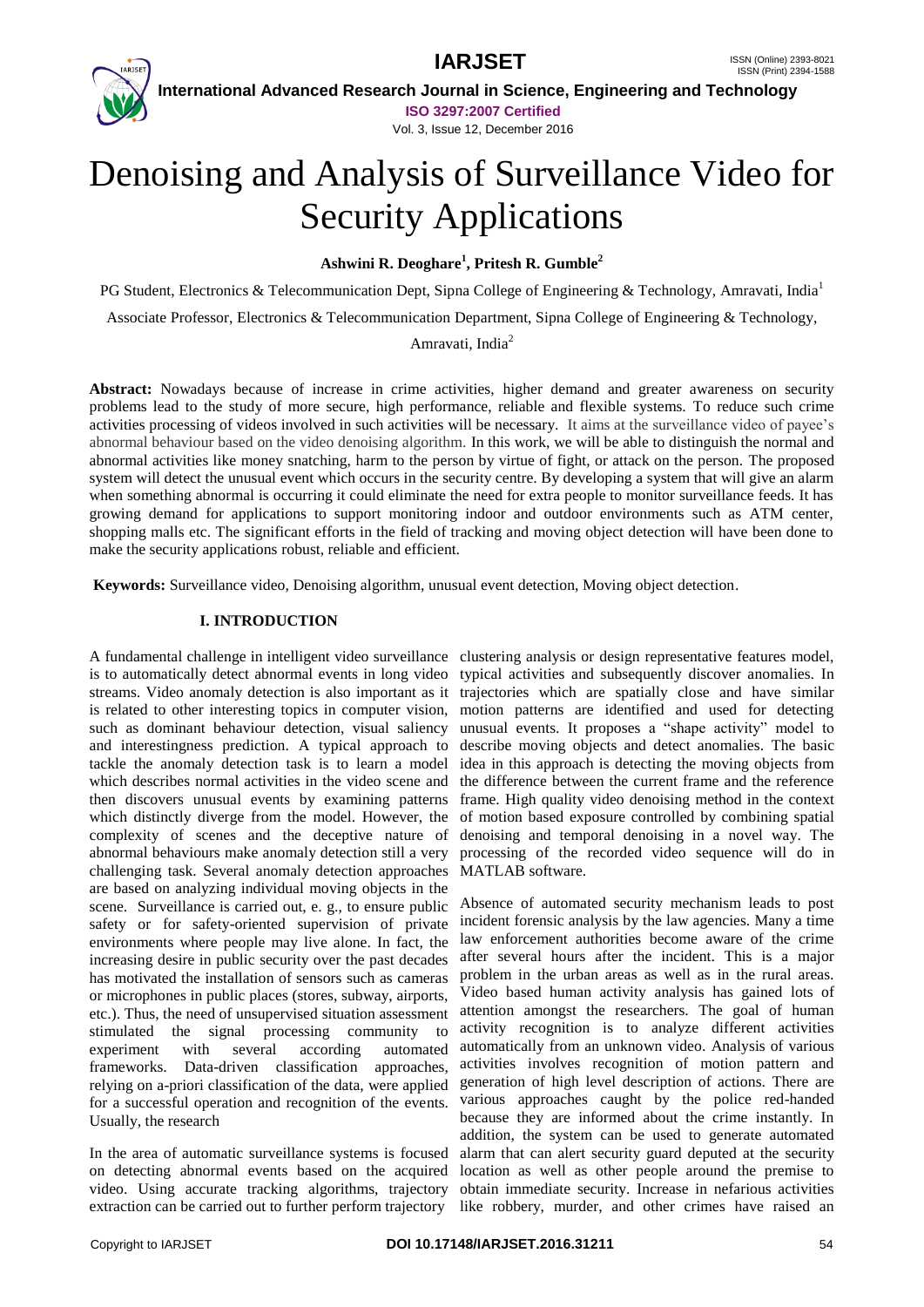

Vol. 3, Issue 12, December 2016

nearest monitoring firm before an offender could elope. Another approach to handle this situation could be an alarm system or electrical buzzer. Each premise can be equipped with an electric buzzer. In addition, most alarms require a noticeable effort to operate, presenting an uncertainty that the perpetrator can simply physically stop the victim from triggering the alarm or may take a belligerent action against the victim if the victim is seen to initiate an alarm signal like manifold approaches, spatiotemporal interest of feature points, motion history images, accumulated motion image, and bag of words model which are recently used by many researchers for effective human action recognition and representation . In this project, we will present a system that can amend the current trends of the surveillance system. The system can automatically recognize different actions or number of persons through a CCTV camera like single normal, multiple normal, and multiple abnormal and generate signal.

Obtaining correct tracking information of moving foreground object is a difficult task in events like activity difference between the current frame and the reference recognition will be the ultimate purpose of a fully automated video surveillance system. In event recognition the objects are detected by using background subtraction. Motion activities of segmented blobs can be or theft, walking or running, overcrowding etc.

### **II. LITERATURE REVIEW**

frames in order to achieve high-quality video denoising.

David BARTOVČAK, Miroslav VRANKIĆ [1] had proposed video denoising algorithm based on adaptive, pixel-wise, temporal averaging. The

urgency to install an effective system that can protect easy to use and doesn"t require more complex video people. Generally security centres are equipped with denoising procedures that are numerically more demanding. CCTV cameras that keep a watch on the activities. Low-end camera market is growing rapidly (digital Unfortunately, CCTV is not sufficient to provide security cameras, web-cams, cell phones etc.) and there is a need due to their inability to recognize unusual behaviours now more than ever for fast, effective and reliable image themselves and hence monitoring authority needs to and video enhancement technologies to improve their monitor these feeds  $24 \times 7$  which is a challenging task. output. Even high-end and professional equipment Today, we need an advanced system that can effectively (surveillance cameras, medical devices) have to cope with monitor and automatically recognize unusual crime image degradation and noise corruption (especially in activities in public places and can also report to the extreme conditions). Nowadays, practically every imagecapturing device incorporates some sort of noise removal technology**.**

> Erik Marchi1, Fabio Vesperini2, Florian Eyben1, Stefano Squartini2, Bj orn [2] had showed spectral features are processed by a denoising auto encoder with bidirectional Long Short-Term Memory recurrent neural networks. They used the reconstruction error between the input and the output of the auto encoder as activation signal to detect novel events. The auto encoder is trained on a public database which contains recordings of typical in-home situations such as talking, watching television, playing and eating. the information given by the acoustic signal offers several advantages, such as low computational needs or the fact that the illumination conditions of the space to be monitored do not have an effect on the sound; the same applies for possible occlusion or fast events like shots or explosions. The statistical approach is the most widely used for this problem. It consists of modelling data based on its statistical properties and using this information to estimate whether a test sample comes from the same distribution.

recognition and modelling. The basic idea in this Travis portz, Li Zhang, Hongrui Jiang [3] had proposed approach is detecting the moving objects from the new digital cameras, such as Canon SD1100 and Nikon frame, which is called background modelling. Event that based on motion estimation. The motion estimation utilized in event recognition and detection such as fight investigate a real-time implementation of this approach so Various authors made a research on the implementation flow failure over regions with repetitive texture or uniform and modifications of video denoising for efficient results. colour and combines the advantages of both spatial and They have analysed the utility of reliable motion temporal denoising. Our method also exploits high quality estimation to establish temporal correspondence across frames in a sequence to effectively enhance noisier frames. COOLPIX S8100, have an Auto Exposure (AE) function helps to set short exposure and high ISO for frames with fast motion, thereby minimizing most motion blur in recorded videos. This AE function largely turns video enhancement into a denoising problem. It will be useful to that denoising can be executed before compression. It shows how to achieve high-quality video denoising in the context of motion-based exposure control. This weighted combination scheme makes our method robust to optical In experiments using both synthetic and real videos, our method outperforms the scale of the art.

decomposes videos into a set of 1-D time dependent achieved outstanding denoising results, removing real, signals and then removes the noise by establishing Structured noise in digital videos remains a challenging temporal averaging intervals throughout each signal from problem. We showed the utility of reliable motion set. Temporal averaging Intervals had established by estimation to establish temporal correspondence across simple, yet effective comparison processes which include frames in order to achieve high-quality video denoising. two-way thresholding. The proposed algorithm is simple, Experimental results show that our system has comparable Ce Liu1, William T. Freeman1 [4] had proposed recent algorithm advances in the sparse representations of images have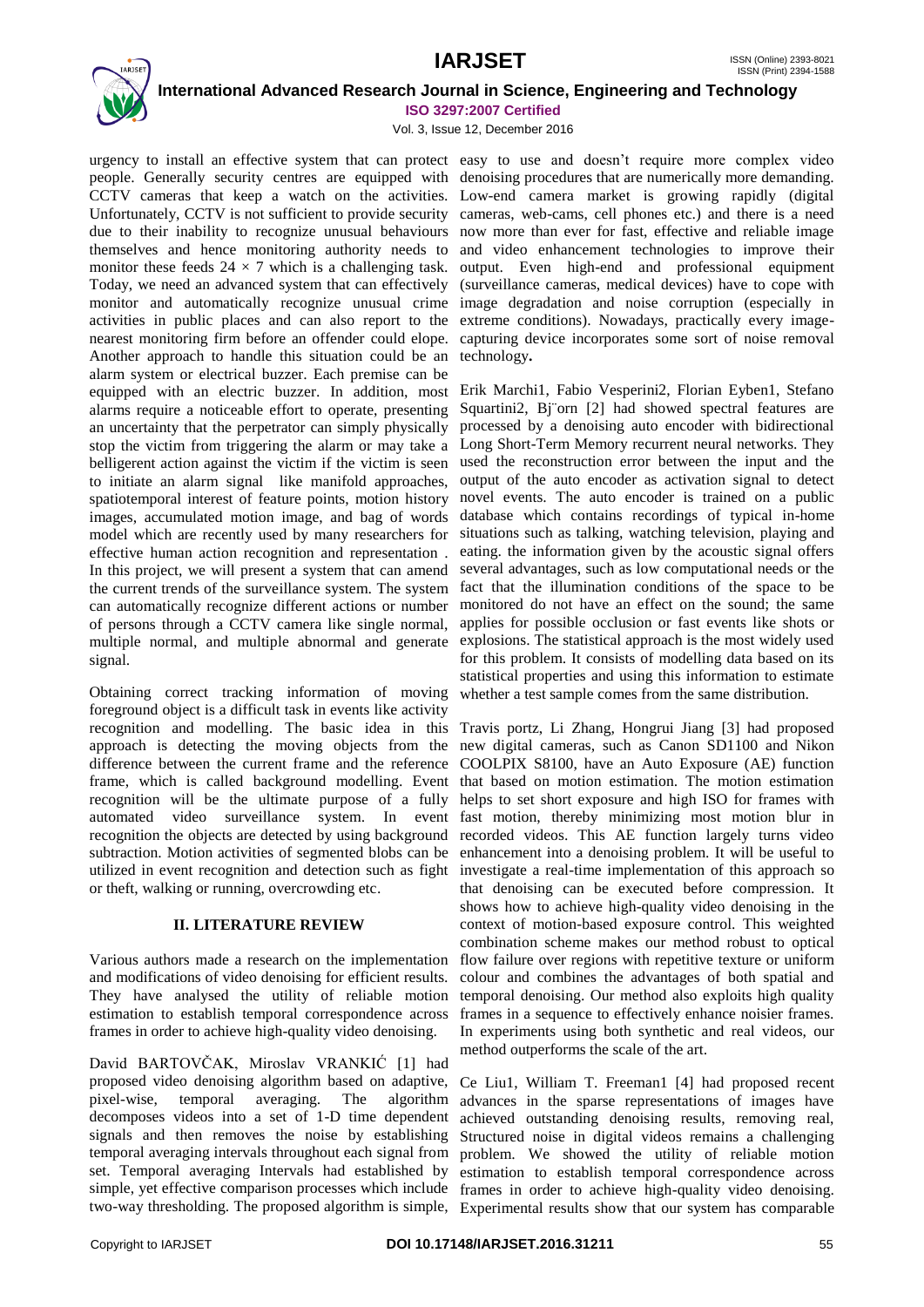

Vol. 3, Issue 12, December 2016

with broad applications in digital video enhancement.

Dan Xu1, Ellisa Ricci [5] had presented a novel event detection in complex video scenes. While most existing works merely use hand-crafted appearance and motion features, we proposed Appearance and Motion Deep Net (AMDN) Which utilizes deep neural networks to automatically learn feature representations? The proposed method has based on multiple stacked auto encoder networks for learning both appearance and motion representations of scene activities. A double fusion scheme is designed to combine the learned feature representations.

Xiaogang Chen, Sing Bing Kang, Jie Yang, and Jingyi Yu [6] had presented a novel fast patch-based denoising technique based on Patch Geodesic Paths (Patch GP).Patch GPs treat image patches as nodes and patch differences as edge weights for computing the shortest (geodesic) paths. The path lengths can then be used as weights of the smoothing/denoising kernel. Patch GPs can be effectively approximated by minimum hop paths (MHPs) that generally correspond to Euclidean line paths connecting two patch nodes. To construct the denoising and use only patches along the search directions.

#### **III. SYSTEM ARCHITECTURE**

Our goal is to achieve an efficient, adaptive and highquality video denoising algorithm that can effectively remove real, structured noise introduced by low-end camcorders and digital cameras. We can show the utility of reliable motion estimation to establish temporal correspondence across frames in order to achieve highquality video denoising.

#### A. Block diagram



Fig1.block diagram

#### B. System description

given to the segmentation. Video object segmentation walking or running, overcrowding etc.

with the state of the art in removing AWGN, and have emerged as one of the most imperative and significantly outperforms the state of the art in removing challenging area of research. The principal objective of real, structured noise. Our system is easy to implement, video object segmentation is to facilitate content-based representation by extracting objects of interest from a series of consecutive video frames.

unsupervised deep learning framework for anomalous Recently, a number of video object segmentation algorithms have been discussed and unfortunately most existing segmentation algorithms are not adequate and robust enough to process noisy video sequences. Competence of most segmentation techniques is affected by the presence of noise in frames which is a critical issue of edge preservation. This project will presents a novel video object segmentation approach for noisy colour video sequences towards effective video retrieval. Initially, the noisy video frames are denoised using a strategy based on an enhanced sparse representation in transform domain.

kernel, we further discretize the MHP search directions an image region approaches are based on analyzing Afterwards, the background is estimated from the denoised frames using the Expectation Maximization (EM) algorithm. Then, the foreground objects i.e.) moving video objects are segmented with the aid of the novel approach presented. The biorthogonal wavelet transform and the L2 norm distance measure are employed in the foreground object segmentation. The experimental results demonstrate the effectiveness of the presented approach in segmenting the video objects from noisy colour video sequence .Our denoising algorithm is based on the following intuition. If individual moving objects in the scene. Tracking is usually an initial step for this class of methods. By accurate tracking algorithms, trajectory extraction can be carried out to further perform trajectory clustering analysis or design representative features to model typical activities and subsequently discover anomaly.In analysis with tracking, objects are being found in sequential frames and the direction and speed can be computed using e.g. blob tracking, kernel-based tracking or contour tracking. This can then be classified which will indicate if the behaviour is an abnormal. When using tracking methods it is necessary to have a frame-rate that is high enough to ensure that the object will still be in the scene. Furthermore in crowded environments and scenes with much occlusion tracking can be difficult to achieve with good results.

The raw input video which contains some noise and it is event recognition and detection such as fight or theft, Video anomaly detection is also important as it is related to other interesting topics in computer vision, such as dominant behaviour detection, visual saliency and interestingness prediction. A typical approach to tackle the anomaly detection task is to learn a model which describes normal activities in the video scene and then discovers unusual events by examining patterns which distinctly diverge from the model. Nature of abnormal behaviours make anomaly detection stills a very challenging task. Event recognition is the ultimate purpose of a fully automated video surveillance system. In event recognition the objects are detected by using background subtraction. Motion activities of segmented blobs can be utilized in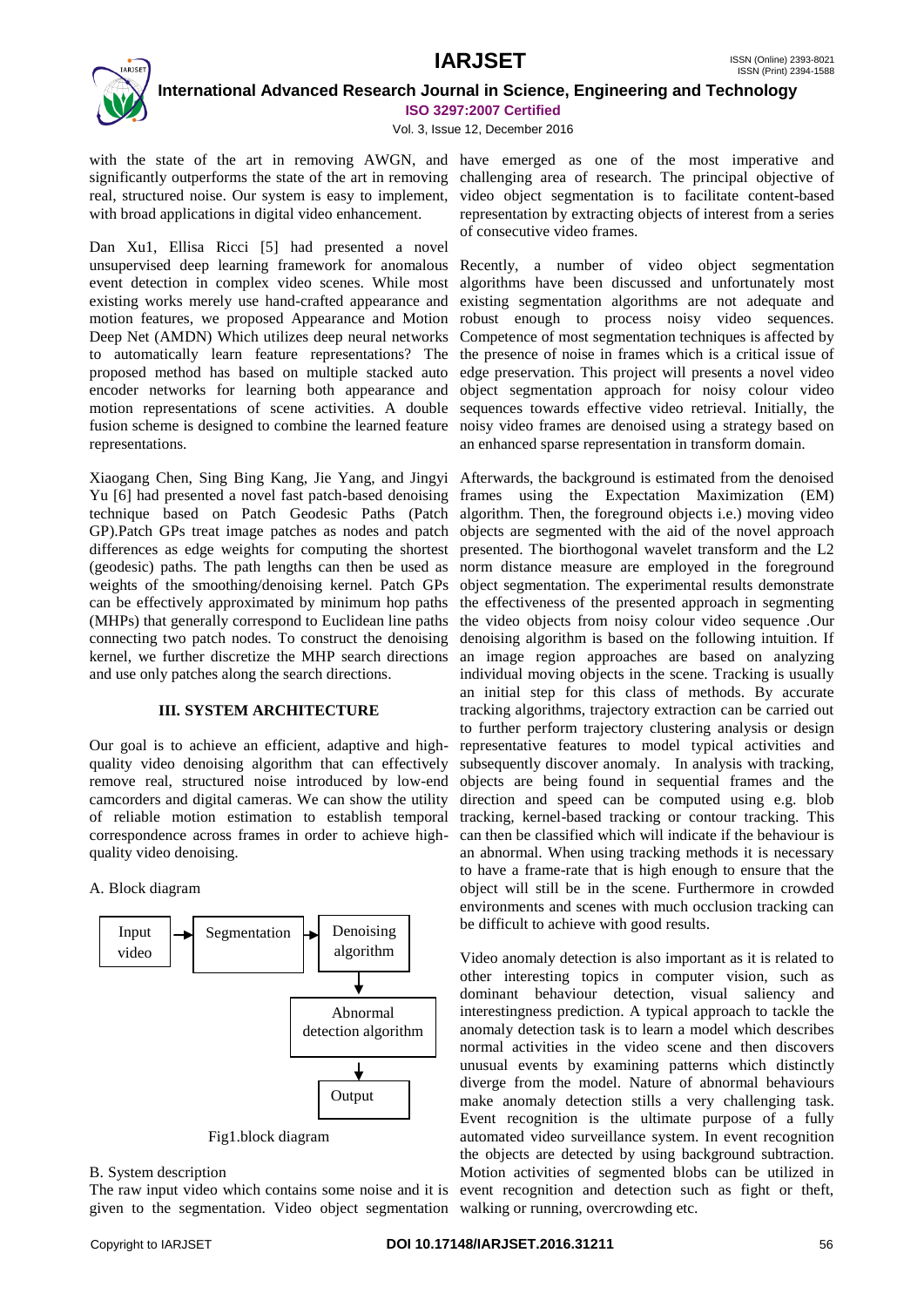

Vol. 3, Issue 12, December 2016

Architectures have been successfully used to tackle various computer vision tasks, such as image classification object detection and activity recognition. However, these works are mainly based on Convolutional Neural Networks and consider a supervised learning scenario.

Unsupervised deep learning approaches based on auto encoder networks have also been investigated .For the better understanding of algorithm this section is segregated into the various sub-sections .They are

- Rolling Background Subtraction Technique
- Close Morphological Operation (o)
- Thresholding and Standard Deviation  $(\sigma)$
- GSM module

A. Rolling Background Subtraction Technique

The rolling background subtraction technique is used here. It dynamically updates the background model and then does temporal differencing. It is very adaptive to dynamic environments but there may be holes left inside moving objects. The background modelling and subtraction technique has various steps. They are Video Acquisition, Frame conversion, Pre-processing, Background modelling, Background subtraction, and Post processing, Foreground extraction.

#### B**.** Morphological Operation

Morphological Operations are generally used to fill small Where N -number of samples in population gaps inside the moving object, connecting disjoint μ -mean value objects and also helpful in reducing noise. Here the xi - sample value closing morphological operation is used which is σ - Standard deviation composed of two sub-operations dilation followed by structuring element these Operations can be customized times then it signifies the presence of unusual event. for a specific application.

remove pepper noise and other inaccuracies.

The close morphological operation can be expressed as

#### $Ft = Ft o D\rho$

Here  $o = morphological closing operation$ .  $D\rho$  = disk like structuring element.

#### C. Thresholding

background (0) using a simple thresholding functions.

$$
Ft = \begin{cases} 1 & \text{if } |ut - Bt| > T \\ 0 & \text{otherwise} \end{cases}
$$

Here 'T' (threshold) difference between a pixel in current frame and background model.

'ut'-pixel value in the current frame.

'Bt'-pixel value in the background model

In this proposed approach the clustering based thresholding is used. In Clustering-based methods, where the gray level samples are clustered into two parts as foreground (object) and background object tracking and face alignment . We obtain anomaly detected output which is a normal condition.

#### D. Standard deviation

Standard deviation  $(σ)$  is a measure shows the amount of variation or dispersion exists from the average values. A low standard deviation (standard deviation close to 0) indicates that the data points tend to be very close to the mean and high standard deviation indicates that the data points are spread out over a large range of values. The standard deviation is calculated by the following formula

$$
\sigma = \sqrt{\frac{1}{N} \sum_{i=1}^{N} (x_i - \mu)^2}
$$

- 
- 

erosion. Dilation allows the objects to expand, thus In this technique the standard deviation  $(σ)$  of the potentially connecting disjoint objects and filling in small population of centroids of the bounding box of the blobs in holes. Erosion shrinks the objects by (eroding) etching 'n' consecutive frames are calculated. If the standard away their boundaries. By the proper selection of the deviation is above than a threshold value continuously 'x'

#### E**.** GSM Module

The closing morphological operation with disk shape The unusual output generated from the software is sent to structuring element on segmented areas are used here to the GSM modem to distribute the information to the concerned person or the concerned authority.

#### **IV. CONCLUSION**

Thresholding is the simplest method of image concerned authority. The need of developing such security segmentation .Thresholding can be generally used to system is the increasing number of suspicious actions at the create binary images from a gray scale image. security centres. An algorithm efficiently applicable on Segmentation involves separating an image into contours (LR)low resolution video and there is no need of using any (or their regions) corresponding to objects. In each frame training datasets, classifiers and high computational the every pixel is classified as either foreground (1) or schemes that enhance low resolution videos by super This paper presents a review of the proposed new framework that will be able to detect unusual events such as overcrowding situation and fight. In case of occurrence of unusual activity the beep sound will occur from the buzzer and the GSM modem will send the message to the resolution techniques.